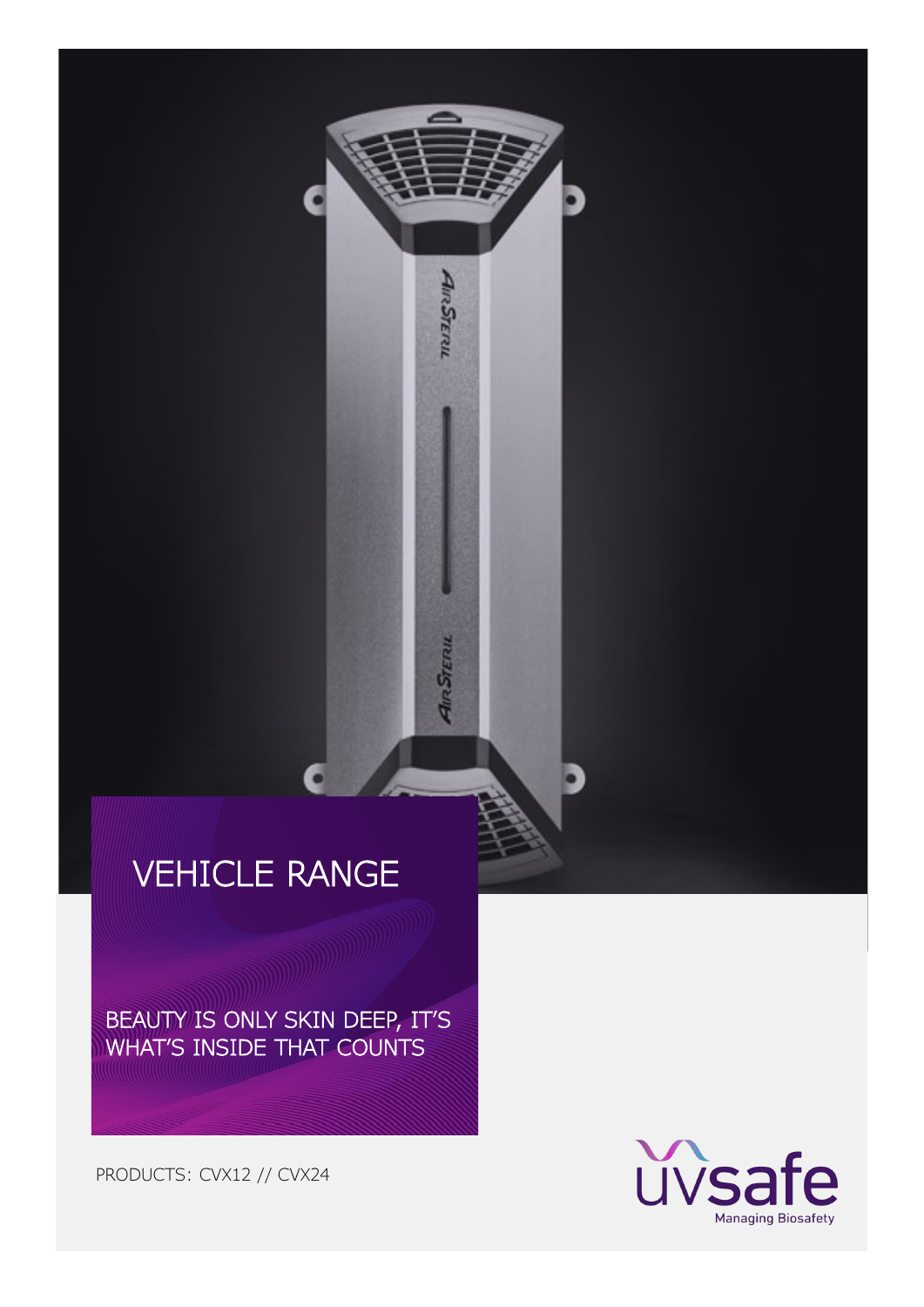CVX12 // CVX24

### **ODOUR CONTROL ON THE MOVE, LIFTING VEHICLE HYGIENE TO A NEW LEVEL**

### MAINTIAN A HEALTHY CLEAN SANITISED VESSEL

- Prevents cross-contamination between surfaces
- Lifts hygiene levels
- Powered via sola or wind generator
- Removes embarrassing odours by treating the root cause
- Targets bacteria and viruses in the air and on surfaces
- Destroys mould and fungi
- > Reduces chemical usage
- Eliminates need for masking agents
- Provides fresh clean air
- Sanitises all exposed surfaces

#### **VEHICLE PROBLEMS**

Working vehicles have to cope with a lot, the same vehicle may be used for a variety of loads creating problems with cross contamination. Maintaining an odour free, clean and infection controlled environment can be a constant challenge. With busy schedules and quick turnarounds, time allowed for vehicle cleaning is always tight with deep cleaning requiring vehicle off road.

AIRsteril uses specialist technique proven target microorganisms. Odour control can easily important, unpleasant odours can easily transfer to loads being transported. AIRsteril products have always been supplied with guaranteed odour control actress multiple industries.

- Fan operation distributes air throughout vehicle
- Annual lamp change maintains performance
- Robust vandal resistant Aluminium casing
- Horizontal or vertical mounting
- Vibration absorbing mounting plate
- No filters to change
- Guaranteed odour control
- 12 or 24 volt power options available





#### **ODOUR AND INFECTION CONTROL IN VESSELS**

- Laundry Stops dirty laundry impacting on freshly laundered items
- Multi use Prevent lingering odours from toilets
- Waste/recycling Control unpleasant odours and associated health risk
- Food Maintain sanitised environment to prevent bacteria growth
- > Medical supply Maintain sterility levels in transported goods
- Professional Movers Meet every client with a clean, fresh vehicle

\*Certain bacteria such as E.coli can replicate every 20 minutes, which could in theory leave you with 16.7 million in 8 hours, what we are highlighting is that bacteria breed very quickly and cannot be controlled with traditional methods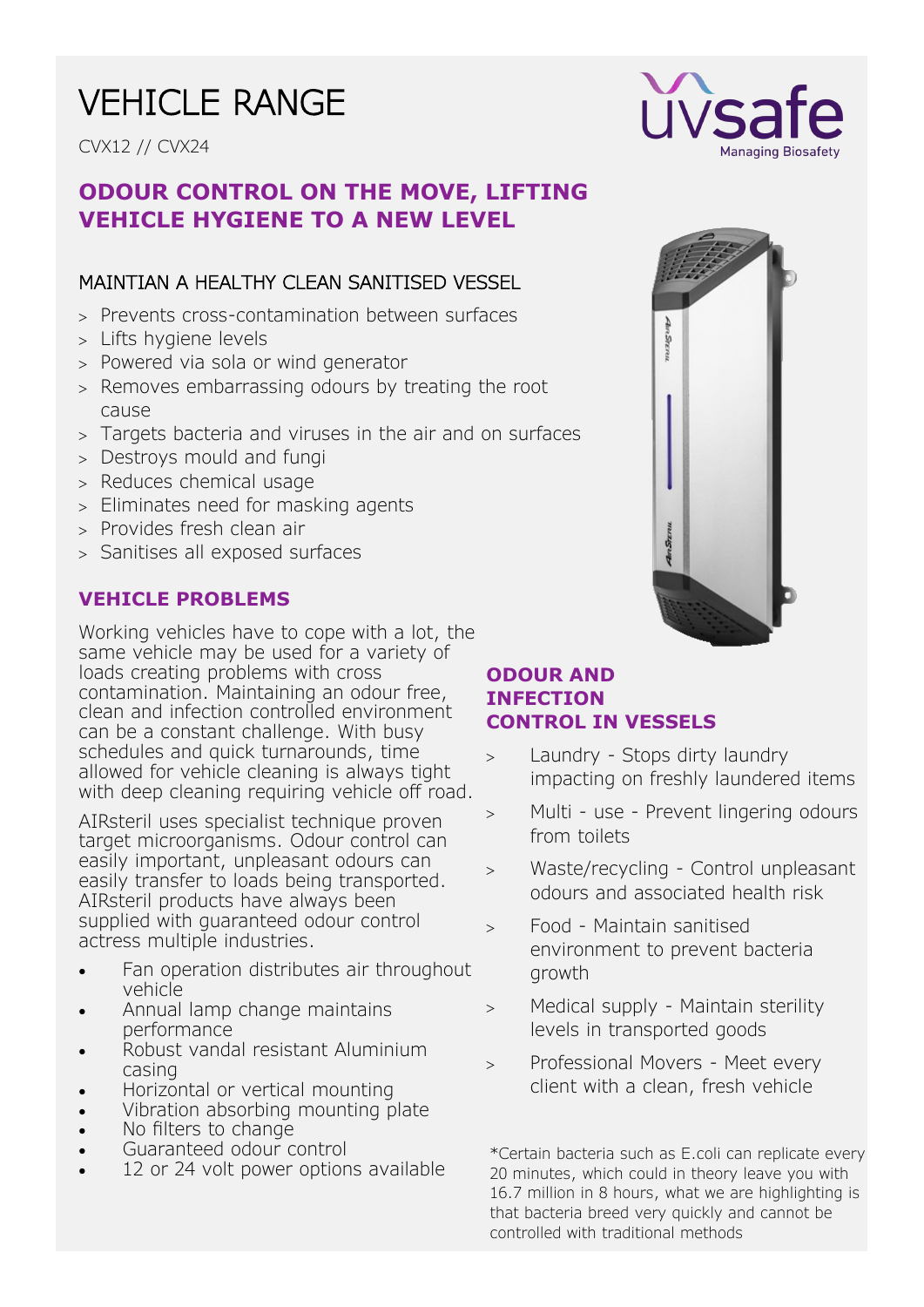

CVX12 // CVX24



#### **SERVICING MADE EASY**

Power must be disconnected before attempting any servicing and only undertaken by a competent individual. All AIRsteril partners have fully trained engineers to carry out all servicing work.

The hull always remains permanently in place. Servicing can be carried out at ground level by removal of the internal cartridge.

Lamps must be changed on minimum of annually to maintain performance.

#### **HOW OUT MARINE SYSTEM WORKS**

The single piece Aluminium hull is mounted on an anti-vibration installation plate, this tough exterior allows the very latest AIRsteril technology to stand up to the heavy wear and tear of a working vessel. Featuring a custom designed internal TI02 catalyst baffle plate system surrounding a specialist dual waveband UV lamp, this AIRsteril unit achieves unparalleled results in the reduction of odours, targeting bacteria, viruses, mould and fungi bot in the air and on all exposed surfaces.

Available as a 12 or 24 volt model dependant on requirements, the unit should be installed to run constantly with a safety cut off connection is the vessel is not connected to an external power source to prevent draining of the battery.

# **ODOUR ELIMINATION GUARANTEED**

#### **\*Conditions Apply**

| <b>Custom Marine Range Dimensions</b>                                  | Construction                                                          |
|------------------------------------------------------------------------|-----------------------------------------------------------------------|
| 470mm (L) x 140mm (W) x 120mm<br>(D)                                   | Anodised aluminium, solid extrusion.                                  |
| Power Supply                                                           | Weight                                                                |
| 12v-CVX, 24V-CVX24 / 18                                                | 2KG                                                                   |
| Set Up                                                                 | Operation                                                             |
| Wall or ceiling mounting. Easy mark-<br>ing and fixing at four points. | Continuous, indicated by blue lamp. Requires<br>annual lamp changing. |